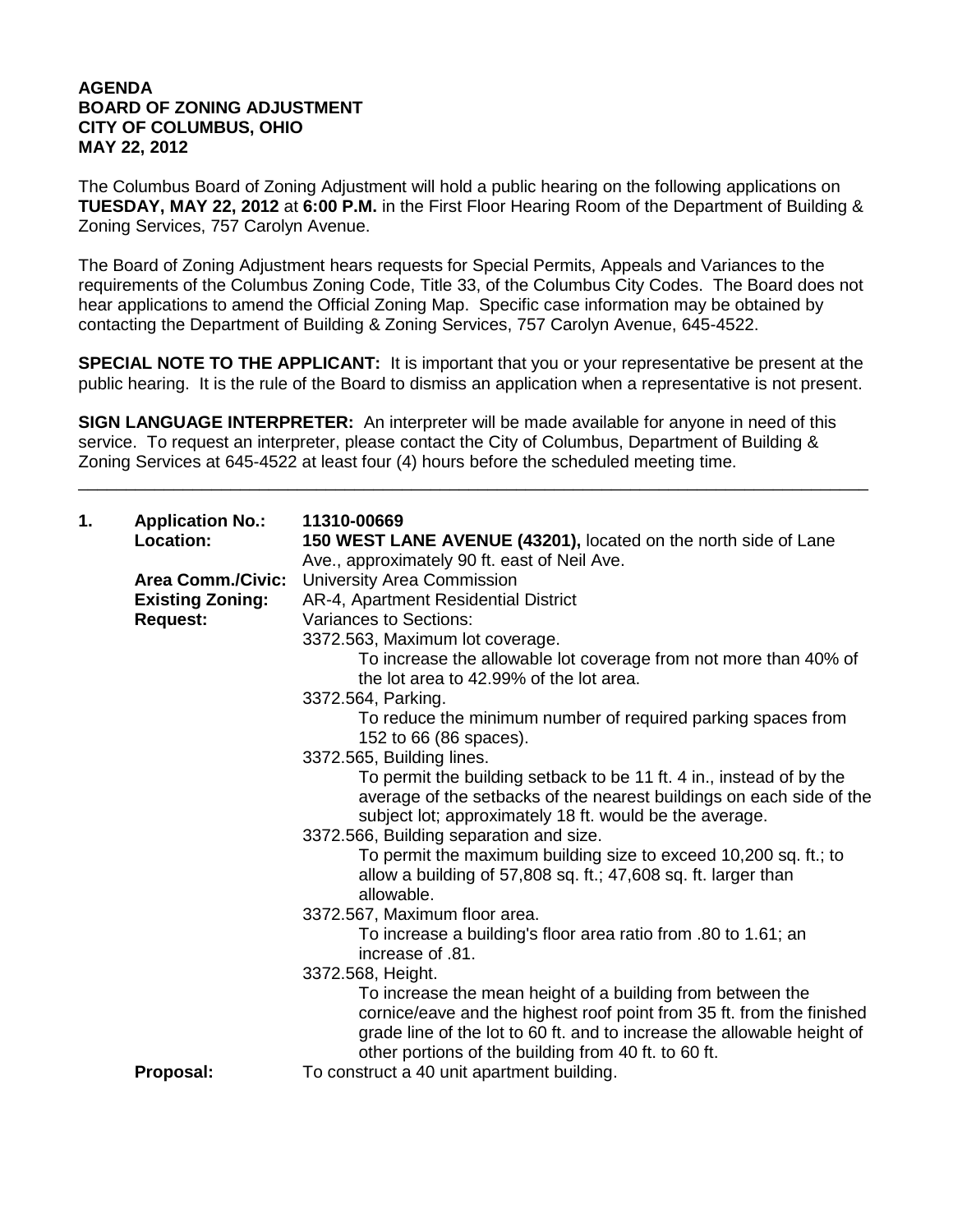**Applicant(s):** Edwards Companies; c/o Michael T. Shannon; Crabbe, Brown & James, L.L.P. 500 S. Front St., Suite 1200 Columbus, Ohio 43215 **Property Owner(s):** Doric Properties; c/o Chris Yessios 52 E. 15th Ave. Columbus, Ohio 43201 **Case Planner:** Dave Reiss, 645-7973<br>**E-mail:** D.IReiss@Columbus o **E-mail:** [DJReiss@Columbus.gov](mailto:DJReiss@Columbus.gov)

**2. Application No.: 12310-00018 Location: 3295 SYCAMORE KNOLL DRIVE (43219),** located at the southwest corner of Brookview Rd. & Sycamore Knoll Dr. **Area Comm./Civic:** Northeast Area Commission **Existing Zoning:** R-1, Residential District **Request:** Variances(s) to Section(s): 3321.05, Vision Clearance To reduce the vision clearance from a driveway to a public street from 10 ft. to 4.2 ft. 3332.21, Building lines. To reduce the minimum building line from 25 ft. to 5.8 ft. **Proposal:** To construct an attached garage. **Applicant(s):** Susan Plaisted 547 Ruttington Ln. Westerville, Ohio 43082 **Property Owner(s):** Catherine Reinoehl 3295 Sycamore Knoll Dr. Columbus, Ohio 43219 **Case Planner:** Dave Reiss, 645-7973<br>**E-mail:** D.J.Reiss@Columbus of **E-mail:** DJReiss@Columbus.gov

**3. Application No.: 12310-00124 Location: 470 FALLIS ROAD (43214),** located on the north east corner of Fallis Road and Colerain Avenue Area Comm./Civic: Clintonville Area Commission<br>**Existing Zoning:** R-3, Residential District **Existing Zoning:** R-3, Residential District<br>Request: Variance(s) to Section(s Variance(s) to Section(s): 3332.38, Private garage To increase the allowable height of a garage from 15' to 19'. **Proposal:** To raze and rebuild a garage. **Applicant(s):** David & Claire Carlin 470 Fallis Road Columbus, Ohio 43214 **Property Owner(s):** Applicant **Case Planner:** Jamie Fre **Case Planner:** Jamie Freise, 645-6350 **E-mail:** JFFreise@Columbus.gov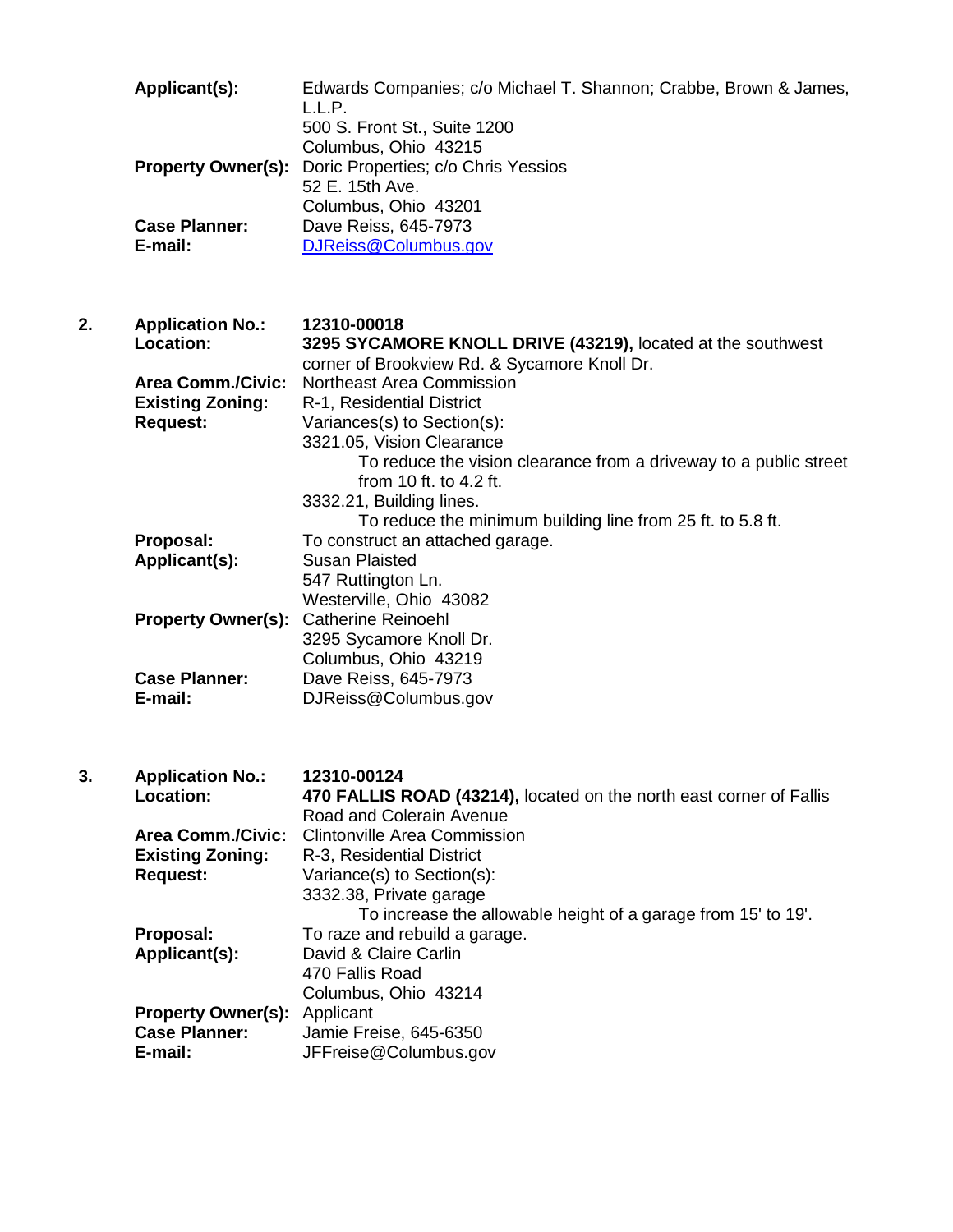| $3(A)$ . | <b>Application No.:</b><br>Location: | 12310-00125<br>506 S. LAZELLE STREET(parcel 1) (43206), located at the northeast |
|----------|--------------------------------------|----------------------------------------------------------------------------------|
|          |                                      | corner of South Lazelle Street and Jackson Street                                |
|          | <b>Area Comm./Civic:</b>             | German Village Area Commission                                                   |
|          | <b>Existing Zoning:</b>              | R-2F, Residential District                                                       |
|          | <b>Request:</b>                      | Variances(s) to Section(s):                                                      |
|          |                                      | 3332.14, R-2F area district requirements.                                        |
|          |                                      | To reduce the minimum lot size for a 2 sotry, 2 unit dwelling from               |
|          |                                      | 6000 sq.ft. to 1960 sq.ft.                                                       |
|          |                                      | 3312.49, Minimum number of parking spaces required.                              |
|          |                                      | To reduce the minimum number of parking spaces required from 4                   |
|          |                                      | to 0.                                                                            |
|          |                                      | 3332.26, Minimum side yard permitted.                                            |
|          |                                      | To reduce the minimum side yard from 3' to 0'.                                   |
|          |                                      | 3332.25, Maximum side yards required.                                            |
|          |                                      | To reduce the maximum side yard from 6' to 0'.                                   |
|          |                                      | 3332.18, Basis of computing area.                                                |
|          |                                      | To increase the maximum lot area from 50% to 55%                                 |
|          |                                      | 3332.21, Building lines.                                                         |
|          |                                      | To reduce the building line from Jackson Street from 10' to 0'.                  |
|          |                                      | 3321.05(B)(1), Vision clearance.                                                 |
|          |                                      | To allow a structure to encroach into the vision clearance triangle.             |
|          | Proposal:                            | The applicant proposes to split a lot into 2 seperat parcels resulting in non-   |
|          |                                      | conforming 2 family dwellings.                                                   |
|          | Applicant(s):                        | Jennifer Fate                                                                    |
|          |                                      | 1533 Lake Shore Drive                                                            |
|          | <b>Property Owner(s):</b>            | Columbus, Ohio 43204<br>510 Lazelle Ltd.                                         |
|          |                                      | 1533 Lakeshore Drive                                                             |
|          |                                      | Columbus, Ohio 43204                                                             |
|          | <b>Case Planner:</b>                 | Jamie Freise, 645-6350                                                           |
|          | E-mail:                              | JFFreise@Columbus.gov                                                            |
|          |                                      |                                                                                  |
| $3(B)$ . | <b>Application No.:</b>              | 12310-00125                                                                      |
|          | <b>Location:</b>                     | 506 S. LAZELLE STREET(parcel 2) (43206), located on the east side of             |
|          |                                      | Lazelle Street, between Blenkner Street and Jackson Street.                      |
|          | <b>Area Comm./Civic:</b>             | German Village Area Commission                                                   |
|          | <b>Existing Zoning:</b>              | R-2F, Residential District                                                       |
|          | <b>Request:</b>                      | Variances(s) to Section(s):                                                      |
|          |                                      | 3332.14, R-2F area district requirements.                                        |
|          |                                      | To reduce the minimum lot size or a 2 sotry, 2 unit dwelling from                |
|          |                                      | 6000 sq.ft. to 2388 sq.ft.                                                       |
|          |                                      | 3312.49, Minimum numbers of parking spaces required.                             |
|          |                                      | To reduce the minimum number of parking spaces required from 4                   |
|          |                                      | to 0.                                                                            |
|          |                                      | 3332.19, Fronting                                                                |
|          |                                      | To allow a dwelling to front on an alley.                                        |
|          | Proposal:                            | The applicant proposes to split a lot into 2 seperat parcels resulting in non-   |
|          |                                      | conforming 2 family dwellings.                                                   |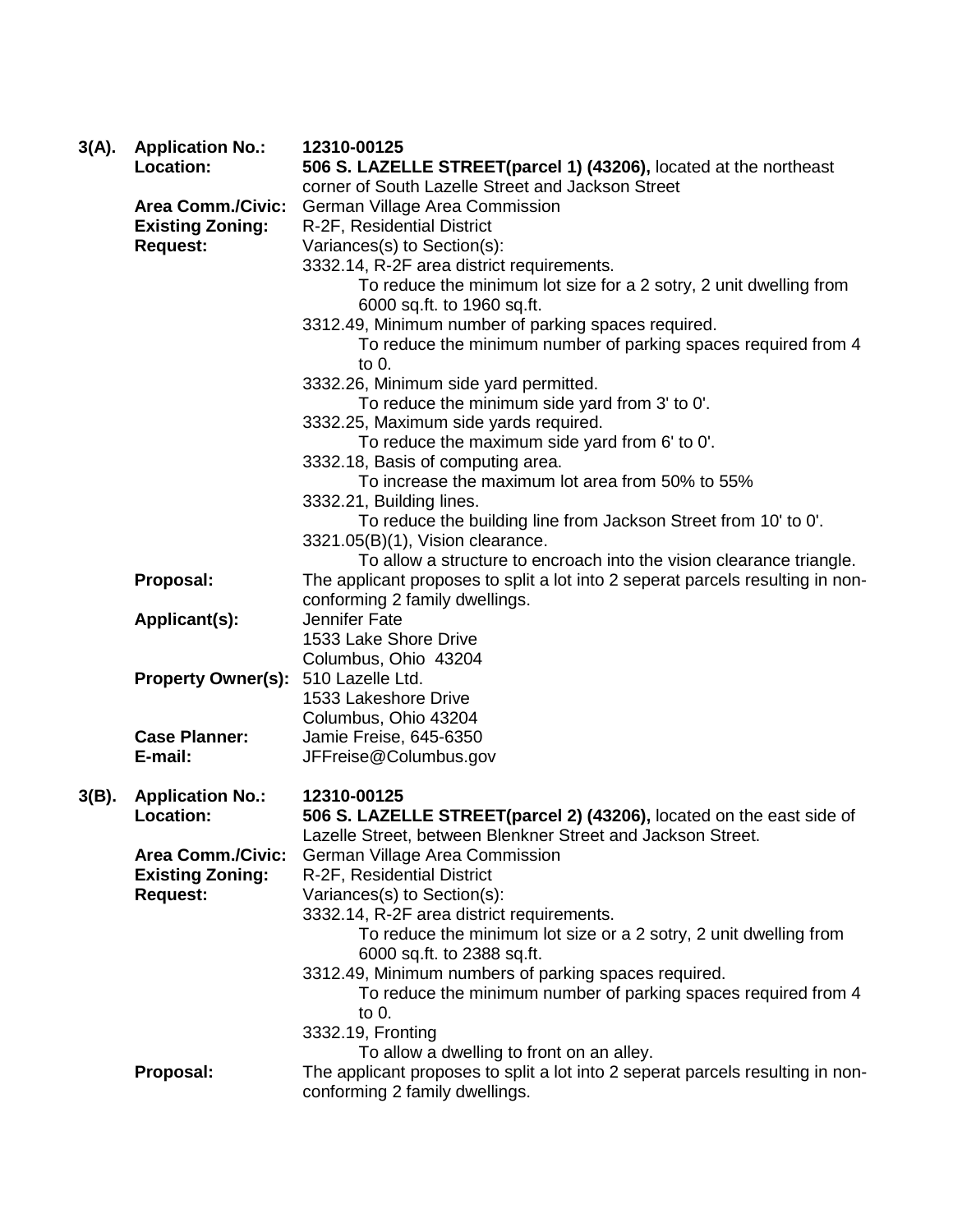|          | Applicant(s):                   | Jennifer Fate<br>1533 Lake Shore Drive                                                                         |
|----------|---------------------------------|----------------------------------------------------------------------------------------------------------------|
|          |                                 | Columbus, Ohio 43204                                                                                           |
|          | <b>Property Owner(s):</b>       | 510 Lazelle Ltd.                                                                                               |
|          |                                 | 1533 Lakeshore Drive                                                                                           |
|          |                                 | Columbus, Ohio 43204                                                                                           |
|          | <b>Case Planner:</b><br>E-mail: | Jamie Freise, 645-6350<br>JFFreise@Columbus.gov                                                                |
|          |                                 |                                                                                                                |
| $3(C)$ . | <b>Application No.:</b>         | 12310-00125                                                                                                    |
|          | Location:                       | 506 S. LAZELLE STREET(parcel 3) (43206), located at the southeast                                              |
|          | <b>Area Comm./Civic:</b>        | corner of South Lazelle Street and Blenkner Street<br>German Village Area Commission                           |
|          | <b>Existing Zoning:</b>         | R-2F, Residential District                                                                                     |
|          | <b>Request:</b>                 | Variances(s) to Section(s):                                                                                    |
|          |                                 | 3332.14, R-2F area district requirements.                                                                      |
|          |                                 | To reduce the minimum lot size or a 2 sotry, 2 unit dwelling from                                              |
|          |                                 | 6000 sq.ft. to 2156 sq.ft.<br>3312.49, Minimum numbers of parking spaces required.                             |
|          |                                 | To reduce the minimum number of parking spaces required from 4                                                 |
|          |                                 | to $0$ .                                                                                                       |
|          |                                 | 3332.26, Minimum side yard permitted.                                                                          |
|          |                                 | To reduce the minimum side yard from 3' to 0'.                                                                 |
|          |                                 | 3332.25, Maximum side yards required.<br>To reduce the maximum side yard from 6' to 0'.                        |
|          |                                 | 3332.19, Fronting                                                                                              |
|          |                                 | To allow a dwelling to front on an alley.                                                                      |
|          | Proposal:                       | The applicant proposes to split a lot into 2 seperat parcels resulting in non-                                 |
|          | Applicant(s):                   | conforming 2 family dwellings.<br>Jennifer Fate                                                                |
|          |                                 | 1533 Lake Shore Drive                                                                                          |
|          |                                 | Columbus, Ohio 43204                                                                                           |
|          | <b>Property Owner(s):</b>       | 510 Lazelle Ltd.                                                                                               |
|          |                                 | 1533 Lakeshore Drive                                                                                           |
|          | <b>Case Planner:</b>            | Columbus, Ohio 43204<br>Jamie Freise, 645-6350                                                                 |
|          | E-mail:                         | JFFreise@Columbus.gov                                                                                          |
|          |                                 |                                                                                                                |
| 4.       | <b>Application No.:</b>         | 12310-00132                                                                                                    |
|          | Location:                       | 2263 REFUGEE ROAD (43207), located on the south side of Refugee<br>Road, approximately 75 feet west of SR 104. |
|          | <b>Area Comm./Civic:</b>        | <b>Far South Communities Coalition</b>                                                                         |
|          | <b>Existing Zoning:</b>         | M, Manufacturing District                                                                                      |
|          | <b>Request:</b>                 | Special Permit and Variance(s) to Section(s):                                                                  |
|          |                                 | 3389.07, Impound lot, junk yard or salvage yard.                                                               |
|          |                                 | To allow a vehicle transfer station (salvage yard).<br>3392.12, Prohibited location.                           |
|          |                                 | To allow a junk and salvage yard to be located less than 600' from a                                           |
|          |                                 | residentially zoned lot.                                                                                       |
|          | Proposal:                       | To allow a vehicle transfer station                                                                            |
|          | Applicant(s):                   | Edward T. McClellan, Esq.                                                                                      |
|          |                                 | 880 Mendes Court<br>Columbus, Ohio 43207                                                                       |
|          | <b>Property Owner(s):</b>       | <b>Randall Hall</b>                                                                                            |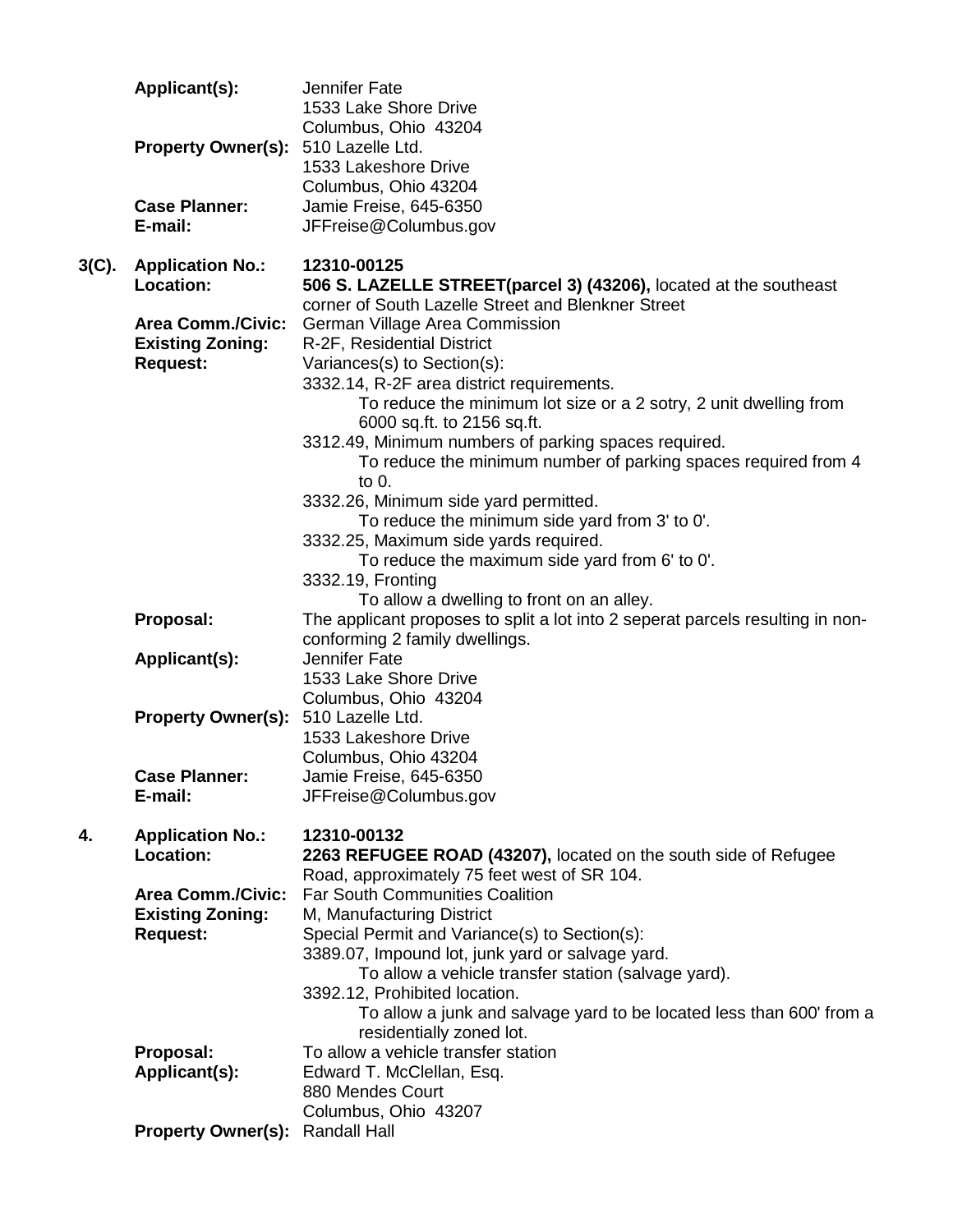|    | <b>Case Planner:</b><br>E-mail:                                        | 2181 Alum Creek Drive<br>Columbus, Ohio 431207<br>Jamie Freise, 645-6350<br>JFFreise@Columbus.gov                                                                                                                                                                                        |
|----|------------------------------------------------------------------------|------------------------------------------------------------------------------------------------------------------------------------------------------------------------------------------------------------------------------------------------------------------------------------------|
| 5. | <b>Application No.:</b><br>Location:                                   | 12310-00204<br>976 SOUTH HIGH STREET (43206), located at the northeast corner of                                                                                                                                                                                                         |
|    | <b>Area Comm./Civic:</b><br><b>Existing Zoning:</b><br><b>Request:</b> | Stewart Ave. and High Street<br><b>Brewery District.</b><br>C-4, Commercial District<br>Variances(s) to Section(s):<br>3312.49, Minimum numbers of parking spaces required.<br>o reduce the required number of automobile parking spaces from<br>27 to 9.<br>3372.406, Design standards. |
|    | Proposal:<br>Applicant(s):                                             | To not screen a dumpster<br>To convert a a residential unit to an eating and drinking establishment.<br>Columbus Maennerchor Inc., c/o Michael O'Reilly<br>30 Hill Road South, Suite B<br>Pickerington, Ohio 43147                                                                       |
|    | <b>Property Owner(s):</b>                                              | Columbus Maennerchor Inc.<br>976 South High Stret<br>Columbus, Ohio 43206                                                                                                                                                                                                                |
|    | <b>Case Planner:</b><br>E-mail:                                        | Jamie Freise, 645-6350<br>JFFreise@Columbu.gov                                                                                                                                                                                                                                           |
| 6. | <b>Application No.:</b><br>Location:                                   | 10310-00392<br>4034 CLEVELAND AVENUE (43224), located on the east side of<br>Cleveland Ave., approximately 180 ft. north of the terminus of Ward Rd.                                                                                                                                     |
|    | <b>Area Comm./Civic:</b><br><b>Existing Zoning:</b><br><b>Request:</b> | <b>Northland Community Council</b><br>C-2, Commercial District<br>Variances to Sections:<br>3312.49 B., Minimum number of parking spaces required.<br>To reduce the required number of bicycle parking spaces from 3 to                                                                  |
|    |                                                                        | O.<br>3312.49 C., Minumum numbers of parking spaces required.<br>To reduce the required number of parking spaces from 35 to 8.                                                                                                                                                           |
|    | Proposal:<br>Applicant(s):                                             | To convert a single-family dwelling into a church.<br>Pastor James T. Edwards, Sr.; c/o Banwo Longe, P.E.<br>1008 E. Main St.<br>Columbus, Ohio 43205                                                                                                                                    |
|    | <b>Property Owner(s):</b>                                              | Pyauainde & Moconjaye Edwards<br>4034 Cleveland Ave.<br>Columbus, Ohio 43224                                                                                                                                                                                                             |
|    | <b>Case Planner:</b><br>E-mail:                                        | Dave Reiss, 645-7973<br>DJReiss@Columbus.gov                                                                                                                                                                                                                                             |